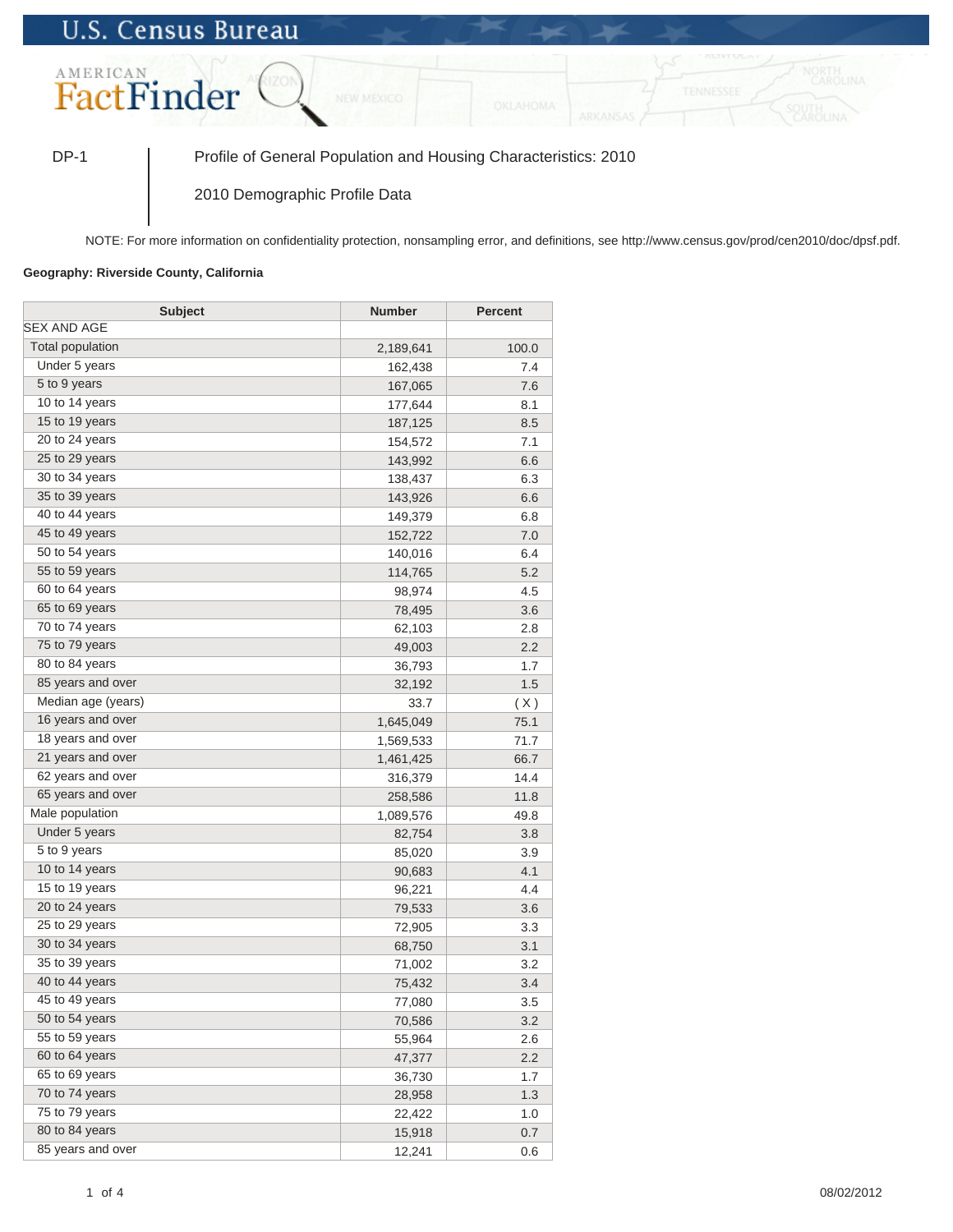| <b>Subject</b>                                                    | <b>Number</b>     | <b>Percent</b> |
|-------------------------------------------------------------------|-------------------|----------------|
| Median age (years)                                                | 32.7              | (X)            |
| 16 years and over                                                 | 811,947           | 37.1           |
| 18 years and over                                                 | 773,212           | 35.3           |
| 21 years and over                                                 | 717,588           | 32.8           |
| 62 years and over                                                 | 143,903           | 6.6            |
| 65 years and over                                                 | 116,269           | 5.3            |
| Female population                                                 | 1,100,065         | 50.2           |
| Under 5 years                                                     | 79,684            | 3.6            |
| 5 to 9 years                                                      | 82,045            | 3.7            |
| 10 to 14 years                                                    | 86,961            | 4.0            |
| 15 to 19 years                                                    | 90,904            | 4.2            |
| 20 to 24 years                                                    | 75,039            | 3.4            |
| 25 to 29 years                                                    | 71,087            | 3.2            |
| 30 to 34 years                                                    | 69,687            | 3.2            |
| 35 to 39 years                                                    | 72,924            | 3.3            |
| 40 to 44 years                                                    | 73,947            | 3.4            |
| 45 to 49 years                                                    | 75,642            | 3.5            |
| 50 to 54 years                                                    | 69,430            | 3.2            |
| 55 to 59 years                                                    | 58,801            | 2.7            |
| 60 to 64 years                                                    | 51,597            | 2.4            |
| 65 to 69 years                                                    | 41,765            | 1.9            |
| 70 to 74 years                                                    | 33,145            | 1.5            |
| 75 to 79 years                                                    | 26,581            | 1.2            |
| 80 to 84 years                                                    | 20,875            | 1.0            |
| 85 years and over                                                 | 19,951            | 0.9            |
| Median age (years)                                                | 34.6              | (X)            |
| 16 years and over                                                 | 833,102           | 38.0           |
| 18 years and over                                                 | 796,321           | 36.4           |
| 21 years and over                                                 | 743,837           | 34.0           |
| 62 years and over                                                 | 172,476           | 7.9            |
| 65 years and over                                                 | 142,317           | 6.5            |
| <b>RACE</b>                                                       |                   |                |
| <b>Total population</b>                                           | 2,189,641         | 100.0          |
| One Race                                                          | 2,084,977         | 95.2           |
| White                                                             | 1,335,147         | 61.0           |
| <b>Black or African American</b>                                  | 140,543           | 6.4            |
| American Indian and Alaska Native                                 | 23,710            | 1.1            |
| Asian                                                             |                   |                |
| Asian Indian                                                      | 130,468<br>11,509 | 6.0            |
| Chinese                                                           |                   | 0.5            |
| Filipino                                                          | 17,226            | 0.8<br>2.3     |
| Japanese                                                          | 51,003            |                |
| Korean                                                            | 5,196             | 0.2            |
| Vietnamese                                                        | 12,189            | 0.6            |
| Other Asian [1]                                                   | 14,623            | 0.7            |
| Native Hawaiian and Other Pacific Islander                        | 18,722            | 0.9            |
| Native Hawaiian                                                   | 6,874             | 0.3            |
| Guamanian or Chamorro                                             | 1,246             | 0.1            |
| Samoan                                                            | 1,615             | 0.1            |
| Other Pacific Islander [2]                                        | 2,135             | 0.1            |
| Some Other Race                                                   | 1,878             | 0.1            |
| Two or More Races                                                 | 448,235           | 20.5           |
| White; American Indian and Alaska Native [3]                      | 104,664           | 4.8            |
| White; Asian [3]                                                  | 11,839            | 0.5            |
|                                                                   | 18,881            | 0.9            |
| White; Black or African American [3]                              | 13,020            | 0.6            |
| White; Some Other Race [3]                                        | 33,997            | 1.6            |
| Race alone or in combination with one or more other<br>races: [4] |                   |                |
| White                                                             | 1,422,477         | 65.0           |
| <b>Black or African American</b>                                  | 166,032           | 7.6            |
| American Indian and Alaska Native                                 | 43,724            | 2.0            |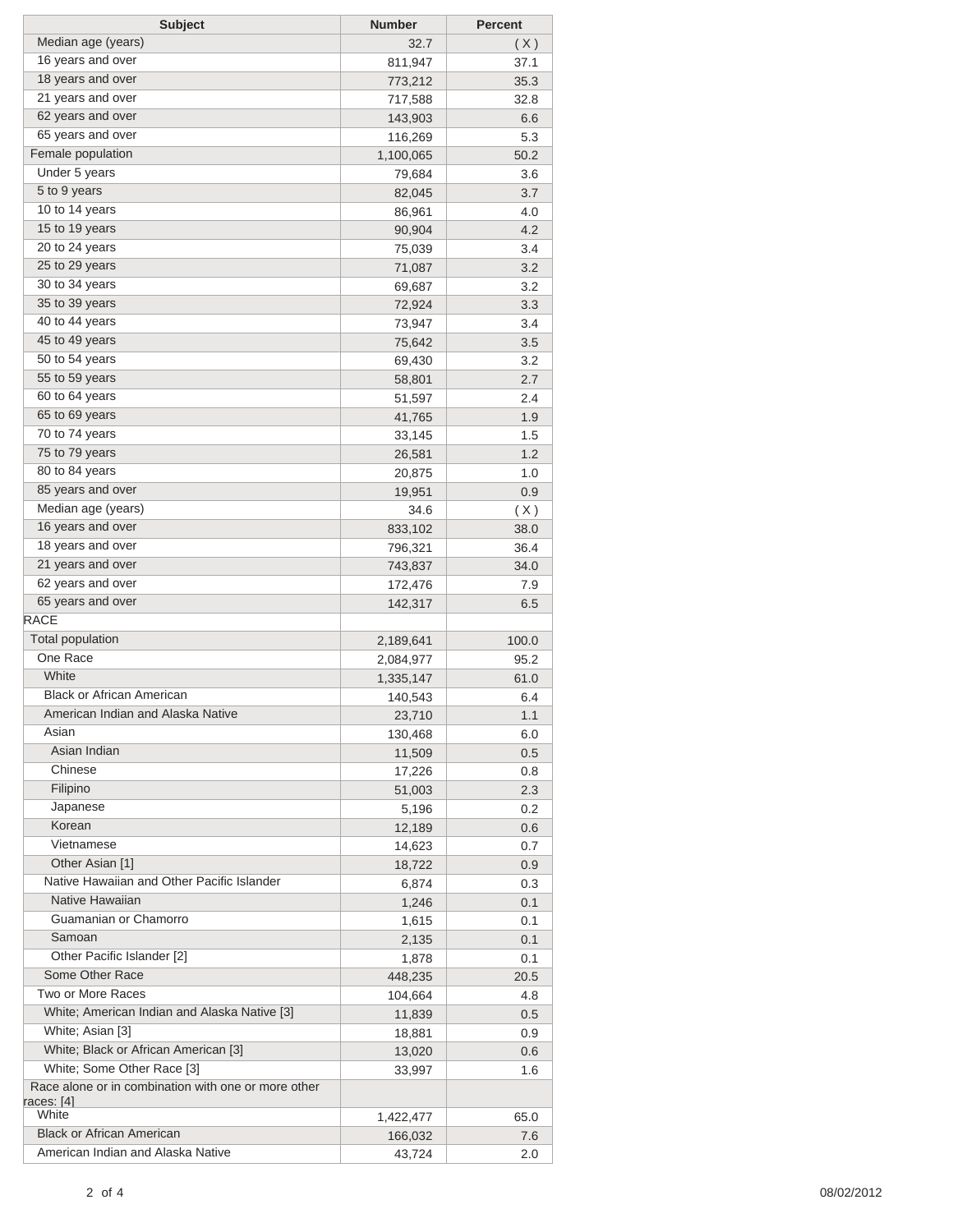| <b>Subject</b>                                                  | <b>Number</b>      | Percent      |
|-----------------------------------------------------------------|--------------------|--------------|
| Asian                                                           | 161,542            | 7.4          |
| Native Hawaiian and Other Pacific Islander                      | 14,108             | 0.6          |
| Some Other Race                                                 | 494,978            | 22.6         |
| <b>HISPANIC OR LATINO</b>                                       |                    |              |
| <b>Total population</b>                                         | 2,189,641          | 100.0        |
| Hispanic or Latino (of any race)                                | 995,257            | 45.5         |
| Mexican                                                         | 865,117            | 39.5         |
| <b>Puerto Rican</b>                                             | 13,622             | 0.6          |
| Cuban                                                           | 5,825              | 0.3          |
| Other Hispanic or Latino [5]                                    | 110,693            | 5.1          |
| Not Hispanic or Latino                                          | 1,194,384          | 54.5         |
| HISPANIC OR LATINO AND RACE                                     |                    |              |
| Total population                                                | 2,189,641          | 100.0        |
| Hispanic or Latino                                              | 995,257            | 45.5         |
| White alone                                                     | 466,079            | 21.3         |
| Black or African American alone                                 | 9,720              | 0.4          |
| American Indian and Alaska Native alone                         | 12,779             | 0.6          |
| Asian alone                                                     | 4,547              | 0.2          |
| Native Hawaiian and Other Pacific Islander alone                | 1,025              | 0.0          |
| Some Other Race alone                                           | 444,553            | 20.3         |
| Two or More Races                                               | 56,554             | 2.6          |
| Not Hispanic or Latino                                          | 1,194,384          | 54.5         |
| White alone                                                     | 869,068            | 39.7         |
| Black or African American alone                                 | 130,823            | 6.0          |
| American Indian and Alaska Native alone                         | 10,931             | 0.5          |
| Asian alone<br>Native Hawaiian and Other Pacific Islander alone | 125,921            | 5.8          |
| Some Other Race alone                                           | 5,849              | 0.3          |
| Two or More Races                                               | 3,682              | 0.2          |
| <b>RELATIONSHIP</b>                                             | 48,110             | 2.2          |
| Total population                                                |                    |              |
| In households                                                   | 2,189,641          | 100.0        |
| Householder                                                     | 2,153,812          | 98.4         |
| Spouse [6]                                                      | 686,260            | 31.3         |
| Child                                                           | 376,381            | 17.2<br>33.2 |
| Own child under 18 years                                        | 728,028            |              |
| Other relatives                                                 | 516,817<br>225,595 | 23.6<br>10.3 |
| Under 18 years                                                  | 87,247             | 4.0          |
| 65 years and over                                               | 31,068             | 1.4          |
| <b>Nonrelatives</b>                                             | 137,548            | 6.3          |
| Under 18 years                                                  | 14,194             | 0.6          |
| 65 years and over                                               | 8,548              | 0.4          |
| Unmarried partner                                               | 51,337             | 2.3          |
| In group quarters                                               | 35,829             | 1.6          |
| Institutionalized population                                    | 20,862             | 1.0          |
| Male                                                            | 17,536             | 0.8          |
| Female                                                          | 3,326              | 0.2          |
| Noninstitutionalized population                                 | 14,967             | 0.7          |
| Male                                                            | 7,517              | 0.3          |
| Female                                                          | 7,450              | 0.3          |
| <b>HOUSEHOLDS BY TYPE</b>                                       |                    |              |
| <b>Total households</b>                                         | 686,260            | 100.0        |
| Family households (families) [7]                                | 510,241            | 74.4         |
| With own children under 18 years                                | 257,077            | 37.5         |
| Husband-wife family                                             | 376,381            | 54.8         |
| With own children under 18 years                                | 185,194            | 27.0         |
| Male householder, no wife present                               | 42,845             | 6.2          |
| With own children under 18 years                                | 22,059             | 3.2          |
| Female householder, no husband present                          | 91,015             | 13.3         |
| With own children under 18 years                                | 49,824             | 7.3          |